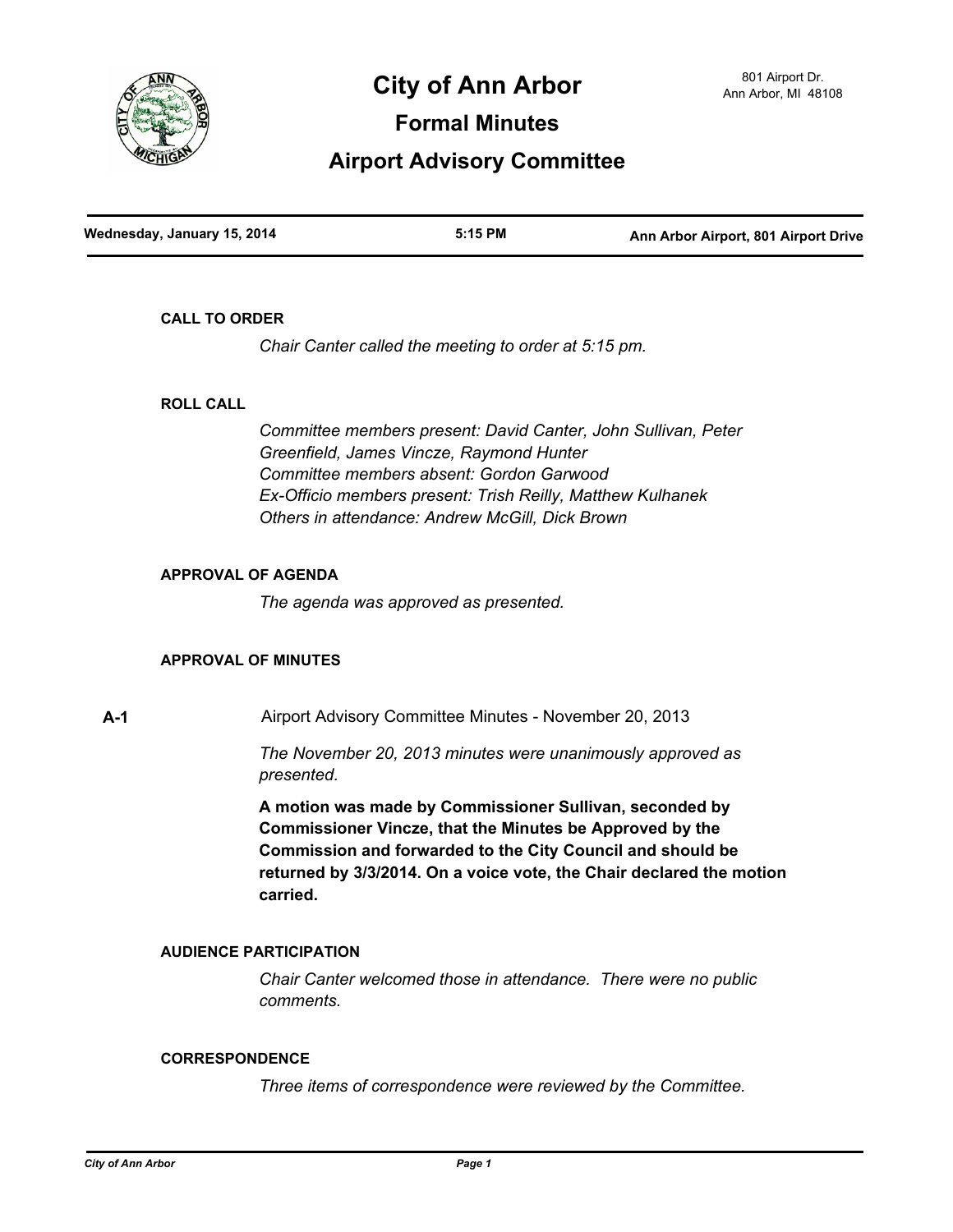| $B-1$ | Tower Operations/Fuel Usage through November, 2013 |
|-------|----------------------------------------------------|
|       | <b>Received and Filed</b>                          |
| $B-2$ | Airport Hangar Occupancy through December, 2013    |
|       | <b>Received and Filed</b>                          |
| $B-3$ | FAA Airspace Case #13-AGL-38NR                     |
|       | <b>Received and Filed</b>                          |

#### **AIRPORT MANAGER REPORT**

#### **C-1 Project Update - Environmental Assessment**

*There has been no additional information from the FAA Technical Operations group regarding their review of the environmental assessment. Chair Canter discussed working with the parties interested in the EA to open dialogue and better understand their concerns and opinions. A discussion ensued about reaching out and meeting with these interested parties and making sure the current members of the Committee have a solid history on the proposed project and process. For the March Committee meeting, the Manager should provide a listing of interested parties and invite previous members of the Committee that have the history of the proposed project.*

#### **C-2 Other Items**

*Manager Kulhanek reported that the Skyclock has been installed in the terminal lobby. The airport has selected C & S Engineering of Livonia to be the new airport consulting engineer. Airport maintenance staff continue to do a great job with the snow and ice as we deal with one of the worst winters in recent memory. We have had some equipment issues and are running out of places to push the snow, but the staff has done a great job. The airport continues to explore an interest from DTE about installing a solar project at the airport. A meeting was held last month with staff from Pittsfield Township to discuss the potential project. There are many hurdles to address with the FAA as this initial exploration continues.*

#### **REPORTS OF TOWNSHIPS AND COMMITTEES**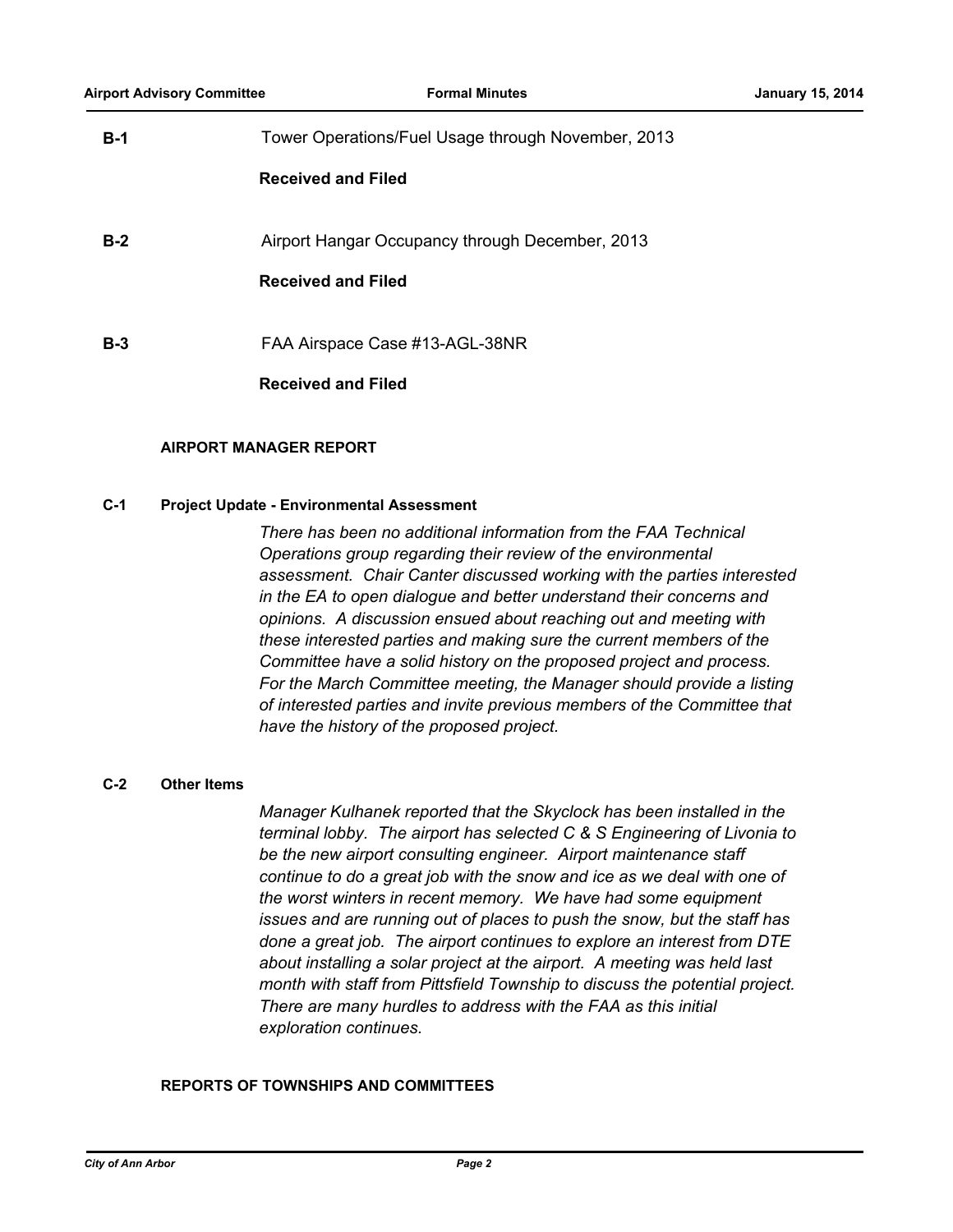## **D-1 Pittsfield and Lodi Township Reports - T. Reilly & J. Godek** *Neither Township had anything to report.*

**D-2 A2GA2 Report - C. Gordon**

*No one was able to attend.*

**D-3 MI General Aviation Committee Report - M. Perry**

*No one was able to attend.*

#### **UNFINISHED BUSINESS**

#### **E-1 Family Friendly Improvements**

*There is nothing new to report at this time.*

#### **NEW BUSINESS**

#### **F-1 Election of Officers for 2014**

*David Canter was nominated to serve as the Airport Advisory Committee Chair for 2014. A motion to close nominations and approve Mr. Canter as Chair was unanimously approved.*

*Peter Greenfield was nominated to serve as Airport Advisory Committee Vice-Chair for 2014. A motion to close nominations and approve Mr. Greenfield as Vice-Chair was unanimously approved.*

#### **F-2 Develop Airport Planning Process**

*Manager Kulhanek opened this discussion regarding the need for a planning process for the airport to provide a long term focus on the health and use of the airport. This would include aviation needs, financial sustainability, use of airport properties, and how we interact/impact the City and neighboring communities. After significant discussion, the Committee discussed six points to focus on as we begin this effort. These are: 1) sharing our desire for a strategic plan with the Mayor and Council. 2) review and understand greenbelt plans for the community and how we may be integrated into those plans. 3) review areas that are restricted by the FAA. 4) determine our land needs for aviation activities. 5) determine how the airport fits in the overall community and Township plans. 6) understand environmental issues and wellhead protection. Chair Canter and the Airport Manager will discuss this process and prepare a plan outline for the Committee.*